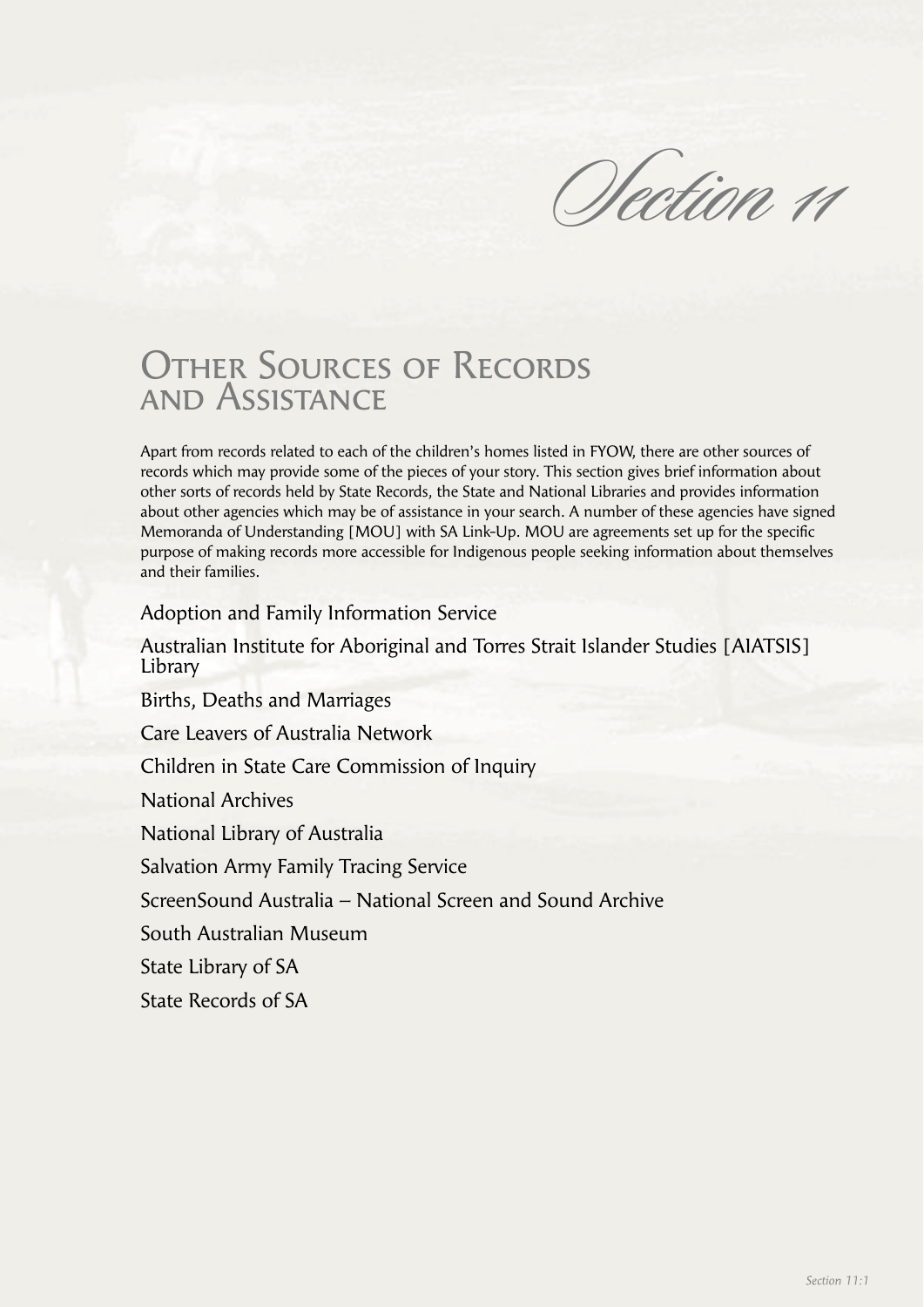## *ADOPTION AND FAMILY INFORMATION SERVICE*

## **Services**

The Adoption and Family Information Service [AFIS], part of the Department of Families Communities, deals with all issues relating to adoptions, past and present. The service assists people affected by past adoptions, Aboriginal people separated from family as a result of previous government policies and former wards of state who have reason to believe they may have been adopted. It provides information, advice, advocacy mediation and counselling. If you were adopted or believe there may be a Departmental file in your name, you can contact AFIS for assistance.

## **How to apply for information**

If you are a former ward of state, AFIS staff will access information about you through the *Freedom of Information Act 1991 – South Australia, so you will need to fill out a Freedom of Information form and* post it to AFIS. To obtain adoption information, you will need to fill in an Application for Adoption Information form. There are separate forms for adopted people, birth parents and adoptive parents. All of these forms are available electronically on the AFIS website or you can visit, ring or write to obtain one.

## **What happens after you apply?**

In the case of the Application for Adoption Information, once AFIS receives your form and the registration fee, your application will be registered on computer. Your case is given a number, a file is created and you will receive a letter acknowledging your application. AFIS staff then research the records. A number of types of records are researched. Prior to the passing of the *Adoption Act 1926,* limited or sometimes no documents were kept. However, after that date all details were noted on Master Cards, often referred to as AFIS cards. These provide basic information such as names and dates and in most cases, direct the researcher to a file. All original files are held at State Records of SA. AFIS has microfiche copies of many files.

If you were a ward of state other personal information about you may also exist, such as the kinds of records listed at the end of the Government Home section of this guide. AFIS will request any surviving records, such as State Ward Index Cards and Children's files, from State Records for review and copying.

Once records are retrieved AFIS staff conduct research on your behalf and photocopy all information to which you are entitled. You will not be allowed access to information that affects the privacy of another person, such as a sibling, or information that has been vetoed or restricted by another party to the adoption. A social worker reviews the records prior to their release to you. Once the information has been collated and authorised to be released, AFIS writes to inform you that the information is ready. The letter asks you how you wish to receive it. As with many records listed in FYOW, adoption information can be very sensitive and you may wish to have the information released to you in the presence of a counsellor or other support person. Caseworkers or counsellors from SA Link-Up are available to support you. Once the information has been supplied to you, the file that was created for you is closed.

## **How long does it take?**

With applications made through the *Freedom of Information Act,* AFIS, by law, only has 30 days in which to process your application and complete research required to answer your enquiry.

With regard to applications for adoption information, the process can take from a few weeks to several months depending on the number of other applications being processed at the time and on the complexity of the records. Applications are always processed in the order in which they are received.

The above information was drawn from the AFIS website which provides detailed and helpful information. Please see website address below.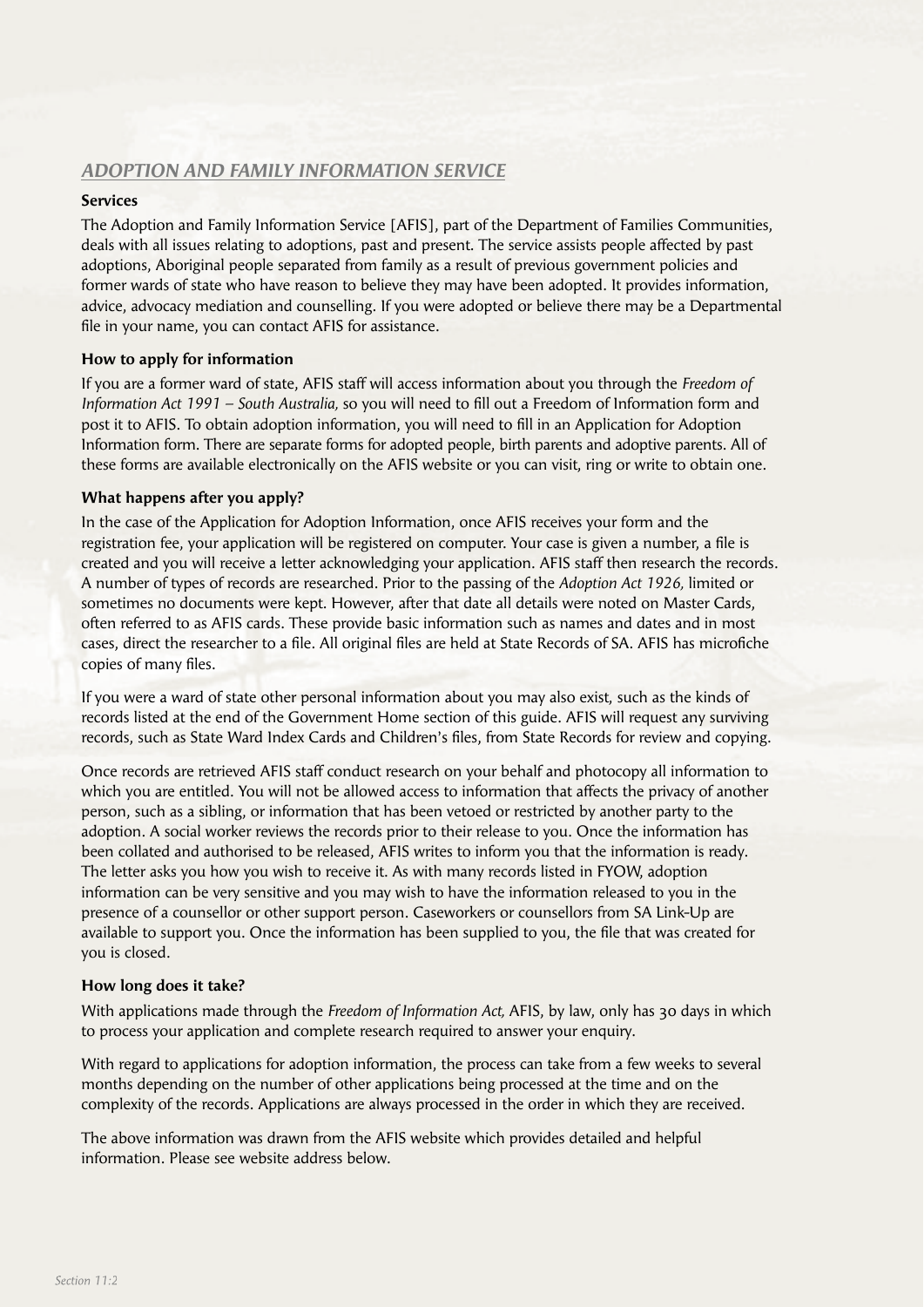**Contact :** Adoption and Family Information Service GPO Box 292, Adelaide SA 5001 **Telephone:** (08) 8207 0060 **Email:** adoptions@dfc.sa.gov.au **Location: 1st floor** 45 Wakefield Street Adelaide **Website:** www.adoptions.sa.gov.au **Fees:** \$50 administrative fee.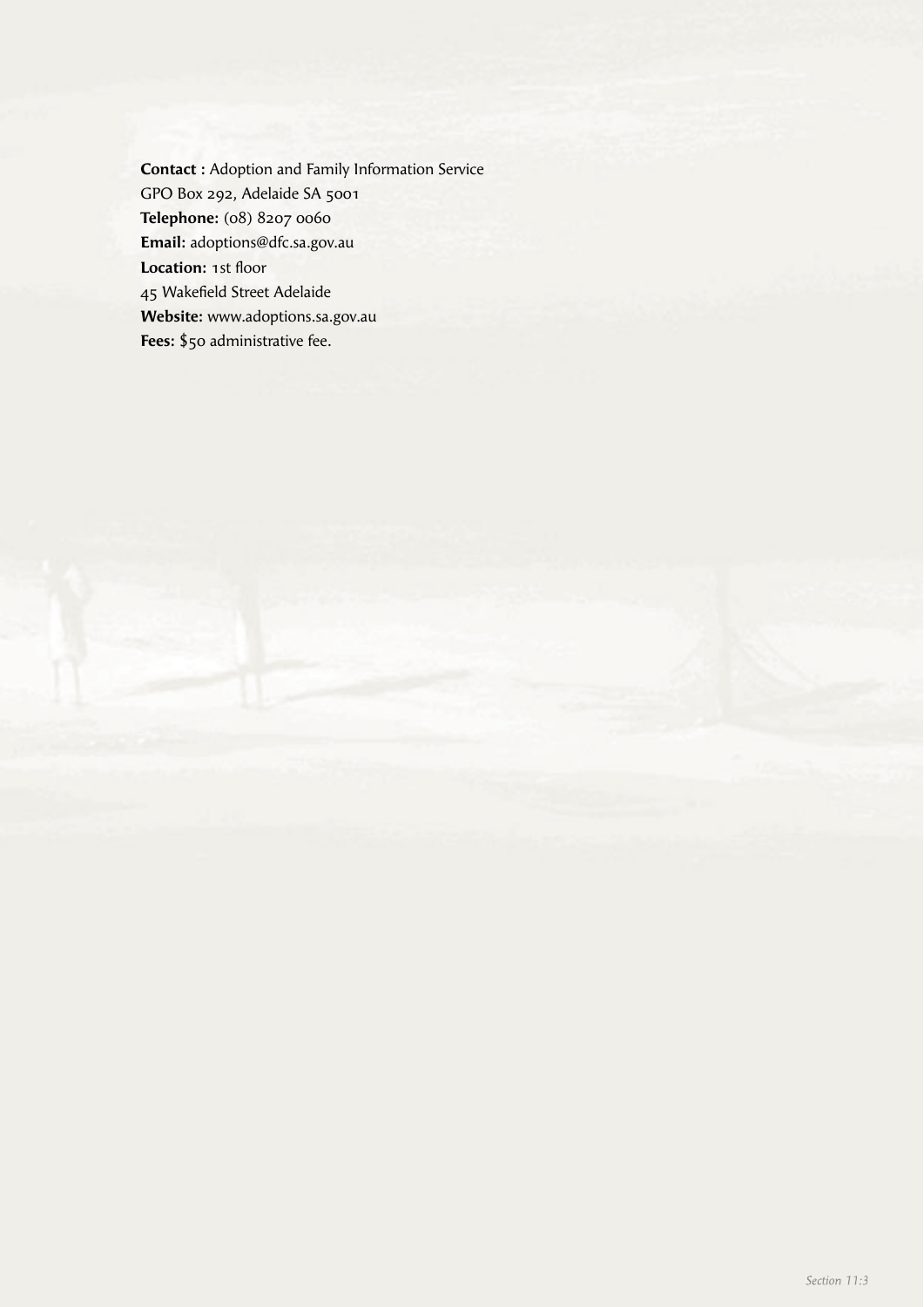# *AUSTRALIAN INSTITUTE FOR ABORIGINAL AND TORRES STRAIT ISLANDER STUDIES [AIATSIS] LIBRARY*

## **Services**

The AIATSIS Library holds an internationally recognised collection of printed material, sound recordings and photographs relating to Australia's Indigenous people and their culture. The records held in the Library may include some that shed further light on the history and policies of the home(s) in which you were placed.

## **Accessing the collection**

The Library has an on-line catalogue called *Mura* which allows researchers with access to the internet to search the collection easily. For example, a search under the name Colebrook Home, brought up 96 titles including books, articles and sound recordings. This included a series of oral history interviews titled 'Growing up in state and private homes and orphanages in Adelaide' recorded during the mid eighties.

Most items in the Library need to be researched on the premises, though some may be available for inter-library loan. AIATSIS also has a specialised family history unit which can assist anyone of Indigenous heritage with family history research. The Unit specifically assists Link-Up caseworkers in their family tracing services.

**Opening hours:** Monday, Wednesday, Thursday and Friday 9am-5pm. Tuesdays by appointment.

**Contact:** AIATSIS Library GPO Box 553, Canberra ACT 2601 **Telephone:** (02) 6246 1182 Fax: (02) 6261 4287 **Email:** library@aitsis.gov.au **Location:** Acton Peninsula Lawson Crescent, Acton ACT 2601 **Website:** www.aiatsis.gov.au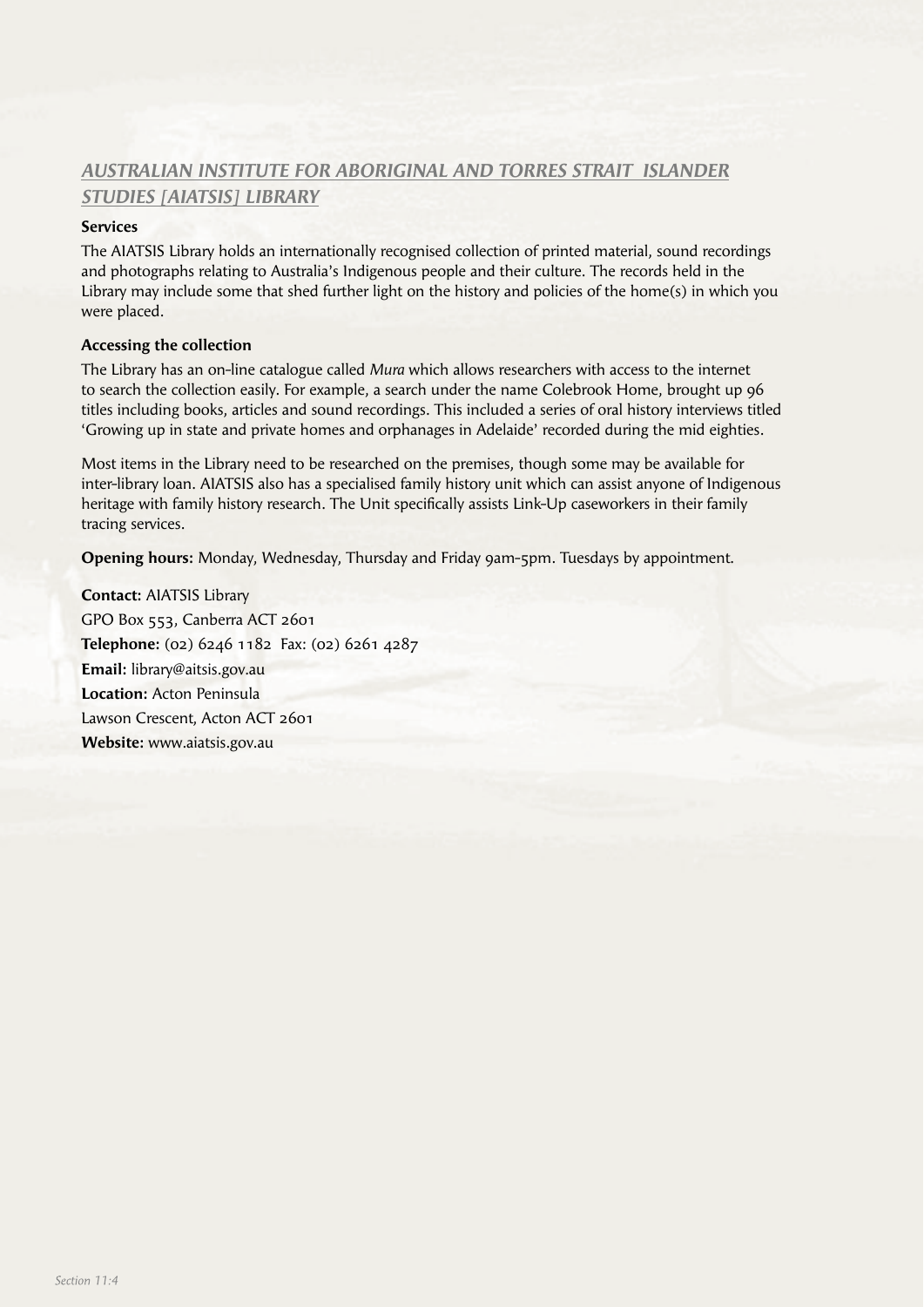## *BIRTHS, DEATHS AND MARRIAGES*

## **Services**

The Births, Deaths and Marriages Registration Office, part of the Office of Consumer and Business Affairs [OCBA], maintains registers of births, deaths, marriages, changes of name and adoption of children in South Australia. It issues certificates confirming entries in these registers on application. It does not conduct family history searches for clients. The office holds records dating back to  $1842$ .

#### **Types of records**

The following records are open access for all researchers.

- $\bullet$  Birth certificates  $75$  years or older
- Death certificates 25 years or older
- Marriage certificate 60 years or older
- Change of names records 75 years or older

Other records are only available to the registered person, their spouse, parent, child or legal guardian. If you don't know the date of an event, the office will conduct a ten-year search for the normal cost of a certificate. The OCBA website offers more information about access restrictions. Applications for certificates can be made on-line. This office has signed a Memorandum of Understanding [MOU] with SA Link-Up.

**Contact:** Office of Consumer and Business Affairs Births, Deaths and Marriages Registration Office GPO Box 1351, Adelaide SA 5001 **Telephone:** (08) 8204 9599 **Location:** Level 2, Chesser House 91-97 Grenfell Street, Adelaide SA 5000 **Opening hours:** Monday to Friday 8.30 am to 5 pm (closed public holidays) Fees: \$33 for a standard certificate plus postage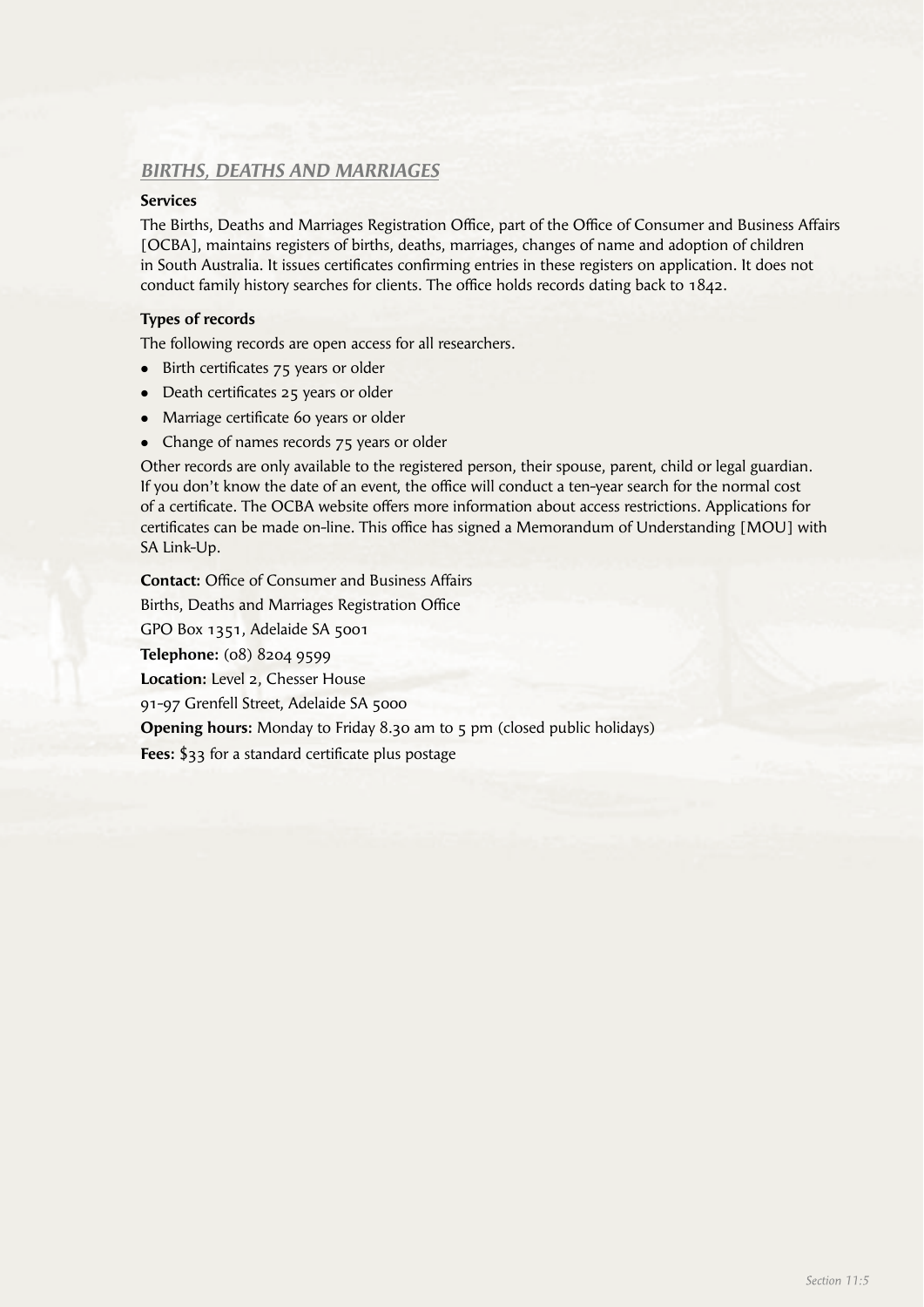# *CARE LEAVERS OF AUSTRALIA NETWORK*

## **Services**

Care Leavers of Australia Network [CLAN] was formed in 2001 as a support and advocacy group for people who were brought up in institutionalised or foster care. CLAN offers support and services for anyone who spent time in a home or in foster care during their childhood, including former wards of the state and/or people who were placed in an institution by other means. CLAN also provides advice and information to anyone who has a close family member who was placed in care. This organization recognises that, as a result of institutional upbringing and separation from family, numerous care leavers are coping with many unresolved issues. CLAN works to raise community awareness of their struggle and it campaigns for government assistance to provide support and make redress.

CLAN operates a very informative website which includes a national listing of homes with background information and photographs. With its own Library of over 470 titles, it provides up to date information about publications relating to institutions and many other issues affecting care leavers. The Library also collects audiovisual material and collates information from all media sources. The website also gives advice about accessing personal files.

CLAN encourages people to tell their own stories and offers support for this process. It also advertises reunions and holds its own quarterly social gatherings.

**Contact:** CLAN PO Box 164, Georges Hall NSW 2198 **Telephone:** (02) 9709 4520 Mobile: 0425 204 747 **Email:** support@clan.org.au **Location:** Suite 2 17 Kitchener Parade, Bankstown NSW **Website:** www.clan.org.au **Hours:** The office is attended Monday to Friday, but please call first to make an appointment.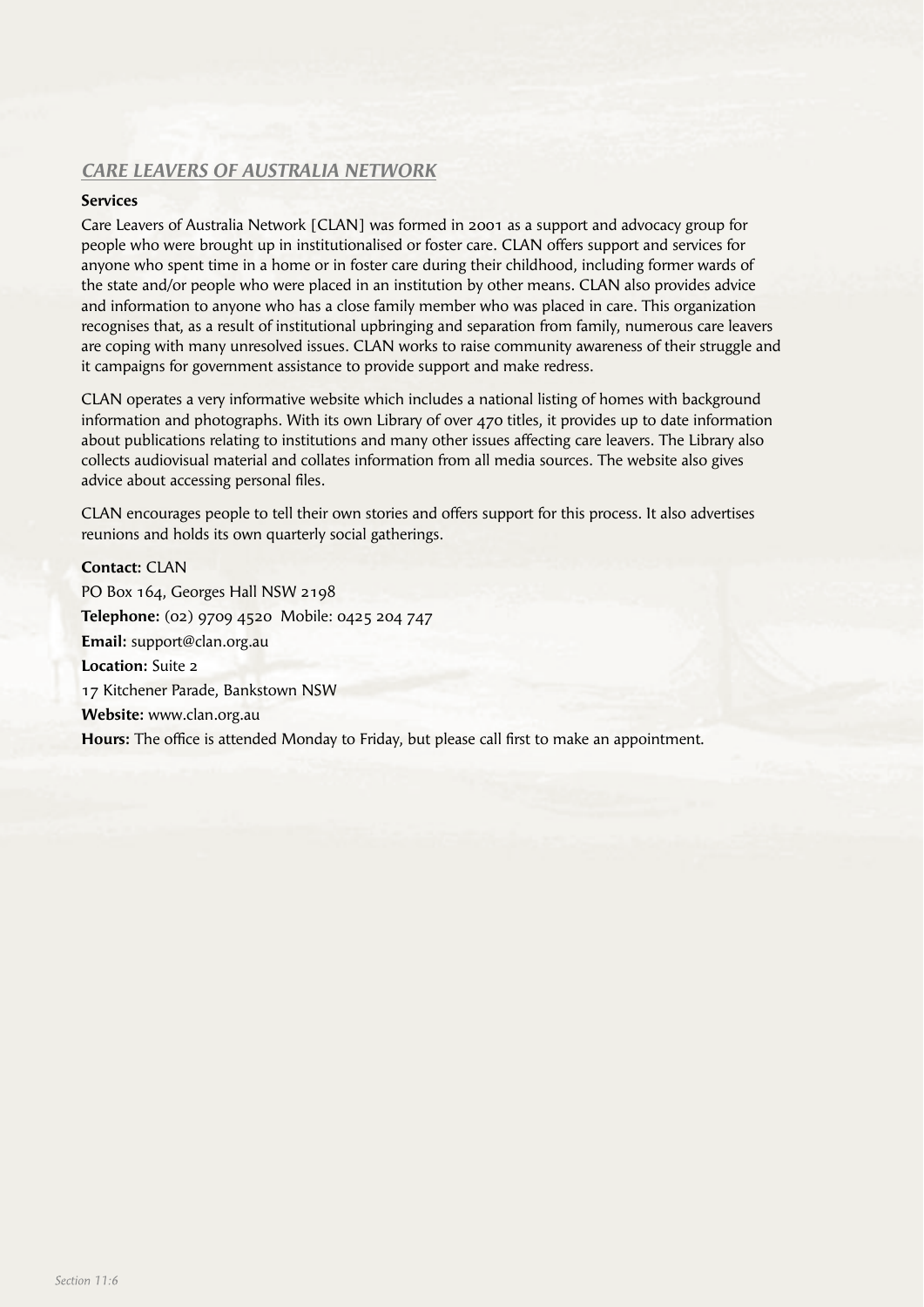## *CHILDREN IN STATE CARE COMMISSION OF INQUIRY*

#### **Services**

The Commission of Inquiry (Children in State Care) Act 2004 was proclaimed and came into operation on the 18th November 2004. The Honourable Edward P. Mullighan Q.C. was appointed the Commissioner of the Children in State Care Commission of Inquiry. The terms of reference for the inquiry are to inquire into any allegations of:

- (a) sexual abuse of a person who, at the time that the alleged abuse occurred, was a child in State care; or
- (b) criminal conduct which resulted in the death of a person who, at the time that the alleged conduct occurred, was a child in State care.

The purposes of the Inquiry are:

- (a) to examine the allegations referred to in clauses (a) and (b) above; and to report on whether there was a failure on the part of the State to deal appropriately or adequately with matters that gave rise to the allegations referred to in clauses (a) and (b) above; and
- (b) to determine and report on whether appropriate and adequate records were kept in relation to allegations of the kind referred to in clauses (a) and (b) above; and, if relevant, on whether any records relating to such allegations have been destroyed or otherwise disposed of; and
- (c) to report on any measures that should be implemented to provide assistance and support for the victims of sexual abuse (to the extent that these matters are not being addressed through existing programs or initiatives).

You may wish to tell your story to the Commission. For information about how to do this please contact the Commission or visit the website for further guidance.

**Contact :** Children in State Care Commission of Inquiry GPO Box 858 , Adelaide SA 5001 **Freecall:** 1800 258 668 Fax: (08) 8204 9835 **Email:** cisc@statecareinquiry.sa.gov.au **Location:** Level 1 33 Franklin Street, Adelaide SA 5000 **Website:** www.statecareinquiry.sa.gov.au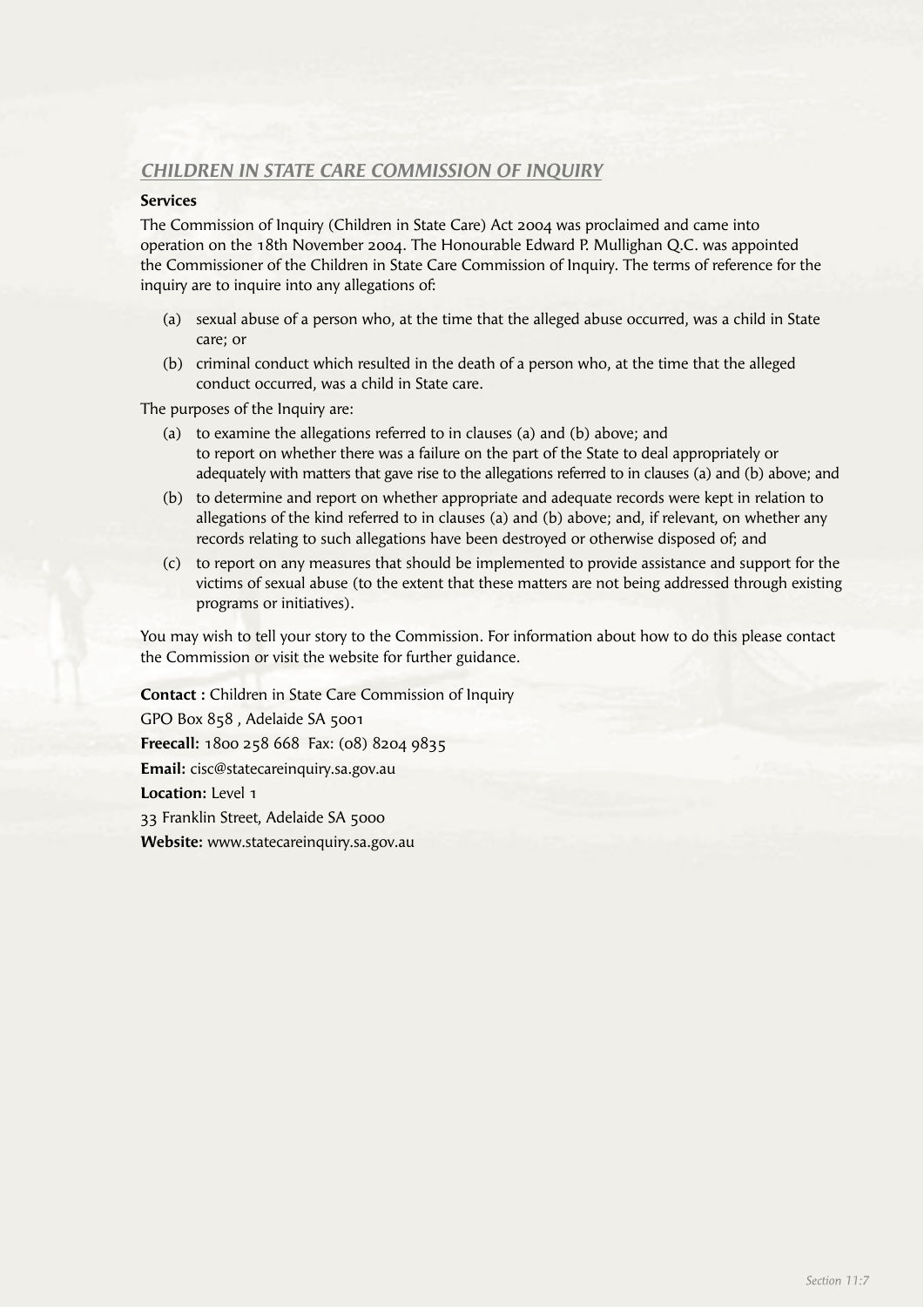# *NATIONAL ARCHIVES*

## **Services**

The National Archives has a head office in Canberra and offices in each state. Its role is the preservation of records of the Commonwealth Government. Its focus is on records created after 1901 when Australia became a Commonwealth, although it does hold some earlier material. Most records are files, but the archives also holds photographs, maps, sound recordings and a number of other forms of records.

The National Archives operates an informative website which provides information about accessing records for different kinds of research including family history and World War I and II service information. The site also provides a number of on-line fact sheets which may be useful to Aboriginal people seeking records. These include:

- Bringing Them Home indexing project
- Bringing Them Home name index
- Aboriginal Deaths in Custody

The website has a two on-line catalogues, called *RecordSearch* and *PhotoSearch.* The National Archives has signed a Memorandum of Understanding [MOU] with SA Link-Up.

**Contact:** *National Reference Service* PO Box 7425, Canberra BC, ACT 2601 **Telephone:** 1300 886 881 Fax: 1300 886 882 **Email:** ref@naa.gov.au **Location:** Queens Park Terrace, Parkes ACT **Hours:** Monday to Saturday, 9 am to 5 pm (excluding public holidays)

**Contact:** *Adelaide Reading room* National Archives of Australia PO Box 6536 Halifax Street, Adelaide SA 5000 **Telephone:** (08) 8409 8401 **Fax:** (08) 8409 8499 **Email:** ref@naa.gov.au **Location:** 78 Angas Street, Adelaide SA

**Hours:** Monday to Friday 9 am to 4.30 pm, Six Saturdays per year 10 am to 4 pm. Contact Archives or visit website for dates.

**Website:** www.naa.gov.au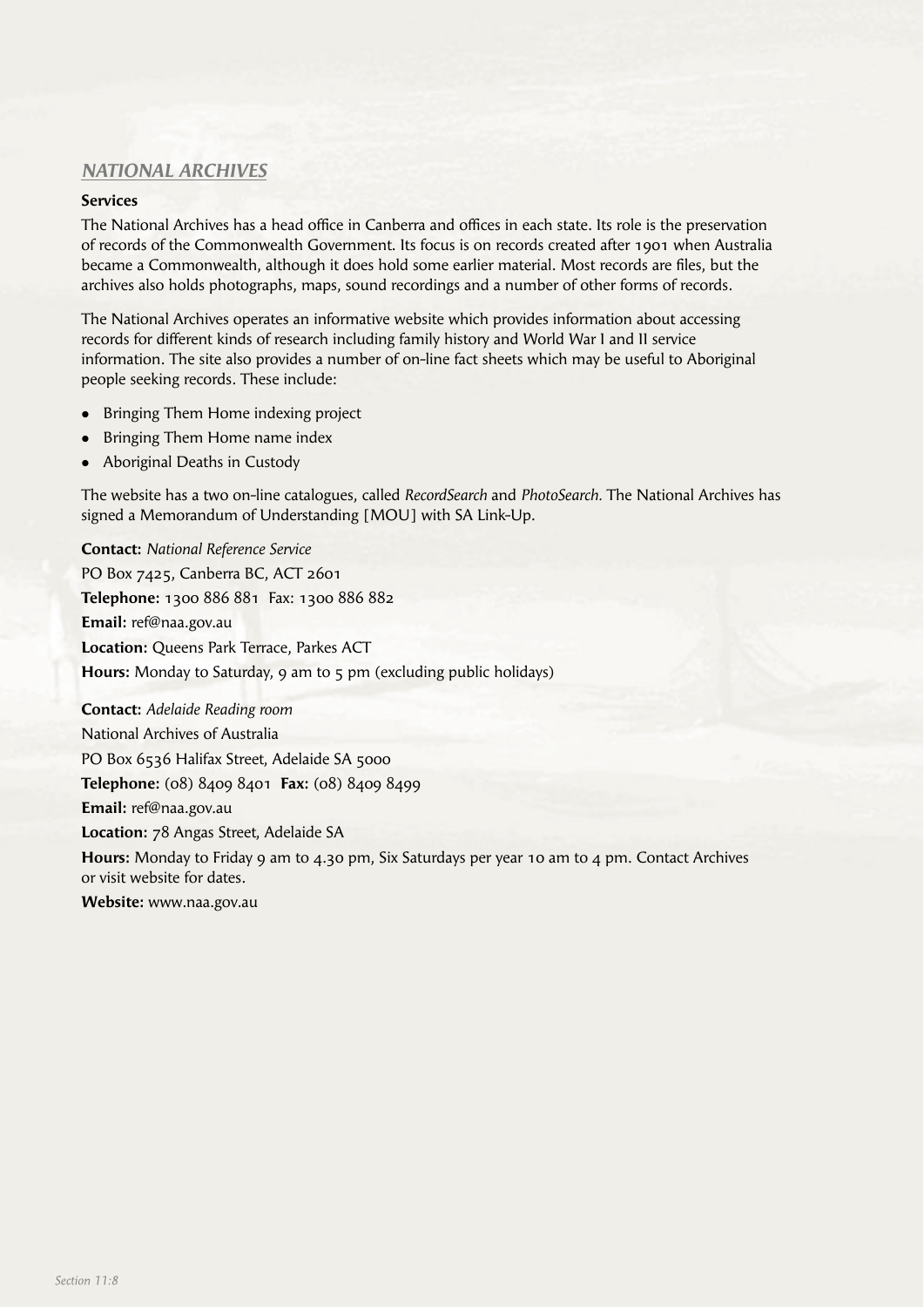## *NATIONAL LIBRARY OF AUSTRALIA*

#### **Services**

The National Library is Australia's largest reference library. Apart from the records listed in *FYOW* relating to specific homes, the library holds many other records which may be relevant to your search. Records of potential use may be held in its general reference collection as well as in the manuscripts, oral history, photographic, map and other collections. On-line catalogues provide a very useful search tool.

**Contact:** National Library of Australia Canberra ACT 2600 **Telephone:** (02) 6262 1111 **Fax:** (02) 6257 1703 **Email:** An on-line enquiry form is available **Location:** Parkes Place, Canberra ACT **Hours\*** Monday to Friday 9 am to 9 pm Friday and Saturday 9 am to 5 pm Sunday 1.30 pm to 5 pm *\*For Main and Petherick reading rooms. Other reading rooms, such as the Oral history and Manuscripts collections, have their own hours – contact Library for information.*

**Website:** www.nla.gov.au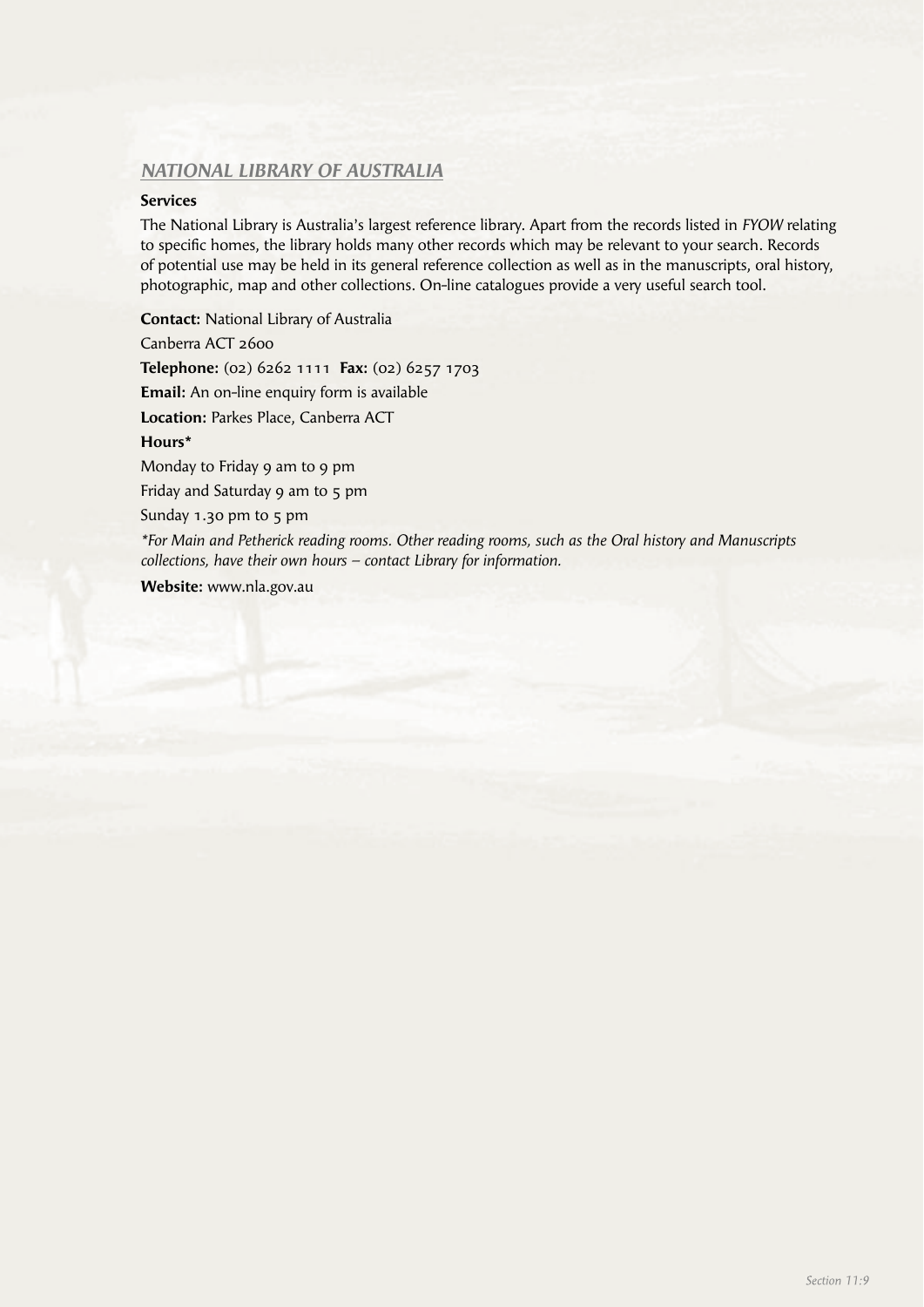# *SALVATION ARMY FAMILY TRACING SERVICE*

## **Services**

The Salvation Army operates a Family Tracing Service for the primary purpose of re-uniting families. Aboriginal people separated from family by past policies of government may be assisted in their search for family members. The service also helps with reunions, particularly with helping family members to reconcile past differences in order to bring them back together. You can apply for assistance via letter or email. You will be required to fill in an application form and if accepted, you will be issued with a registration number and the service will begin the search. No formal fees are charged but a donation is requested.

**Contact:** Salvation Army Family Tracing - South Australia 39 Florence Street Fullarton, SA 5063 **Telephone:** (08) 8408 6950 or (08) 8379 9388 **Email:** Kathy.Smith@aus.salvationarmy.org **Website:** www.salvationarmy.org.au/sa/familytracing.asp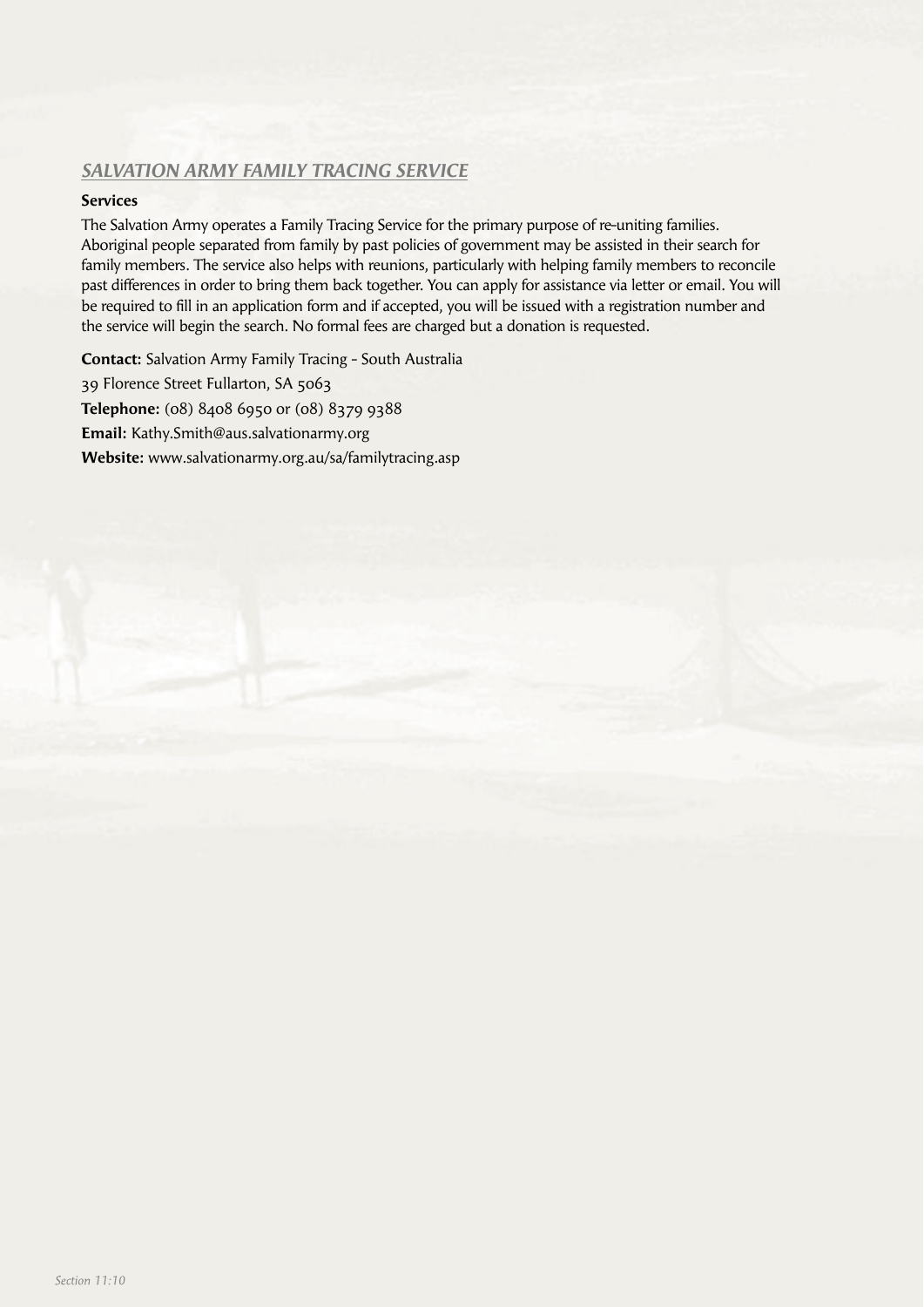## *SOUTH AUSTRALIAN MUSEUM*

#### **Services**

The South Australian Museum operates an Indigenous Information Centre and also has its own Archives.

Staff in the Indigenous Information Centre provide research assistance for Aboriginal people doing family history research. Centre staff mainly draw upon the records collections held in the Museum Archives. This Archive holds many documents relating to South Australia's cultural and natural heritage. Of particular value to Indigenous researchers are expedition journals, maps, papers, photographs, genealogies and sound recordings created by SA Museum scientists and collectors, including anthropologists, Norman B Tindale, Joseph Birdsell, and Daisy M Bates. Other records have also been donated to or acquired by the archives, including documents relating to missionary, medical and police work. Records date back to 1856. To use the Archives you need to contact the Archives Access Officer. Once your request has been received, the Officer will contact you to discuss access procedures. Records are viewed by appointment in the Archives Reading Room. All enquiries relating to Indigenous family history should be made through the Indigenous Information Centre.

**Contact:** *Indigenous Information Centre* South Australian Museum, North Terrace, Adelaide SA 5000 **Telephone:** (08) 8207 7410 **Fax:** (08) 8207 7560 **Email:** sam.iic@saugov.sa.gov.au **Location:** Level 1 Australian Aboriginal Cultures Gallery South Australian Museum, North Terrace, Adelaide SA **Hours:** Monday to Friday 10am to 4pm (excluding public holidays)

**Contact:** *For Museum Archives* Archives Access Officer, Science Centre South Australian Museum, North Terrace, Adelaide SA 5000 **Phone:** (08) 82077375 **Fax:** (08) 82077222 **Email:** sam.archives@saugov.sa.gov.au **Location:** Science Centre South Australian Museum, North Terrace, Adelaide SA 5000 **Website:** www.samuseum.sa.gov.au **Hours:** By appointment.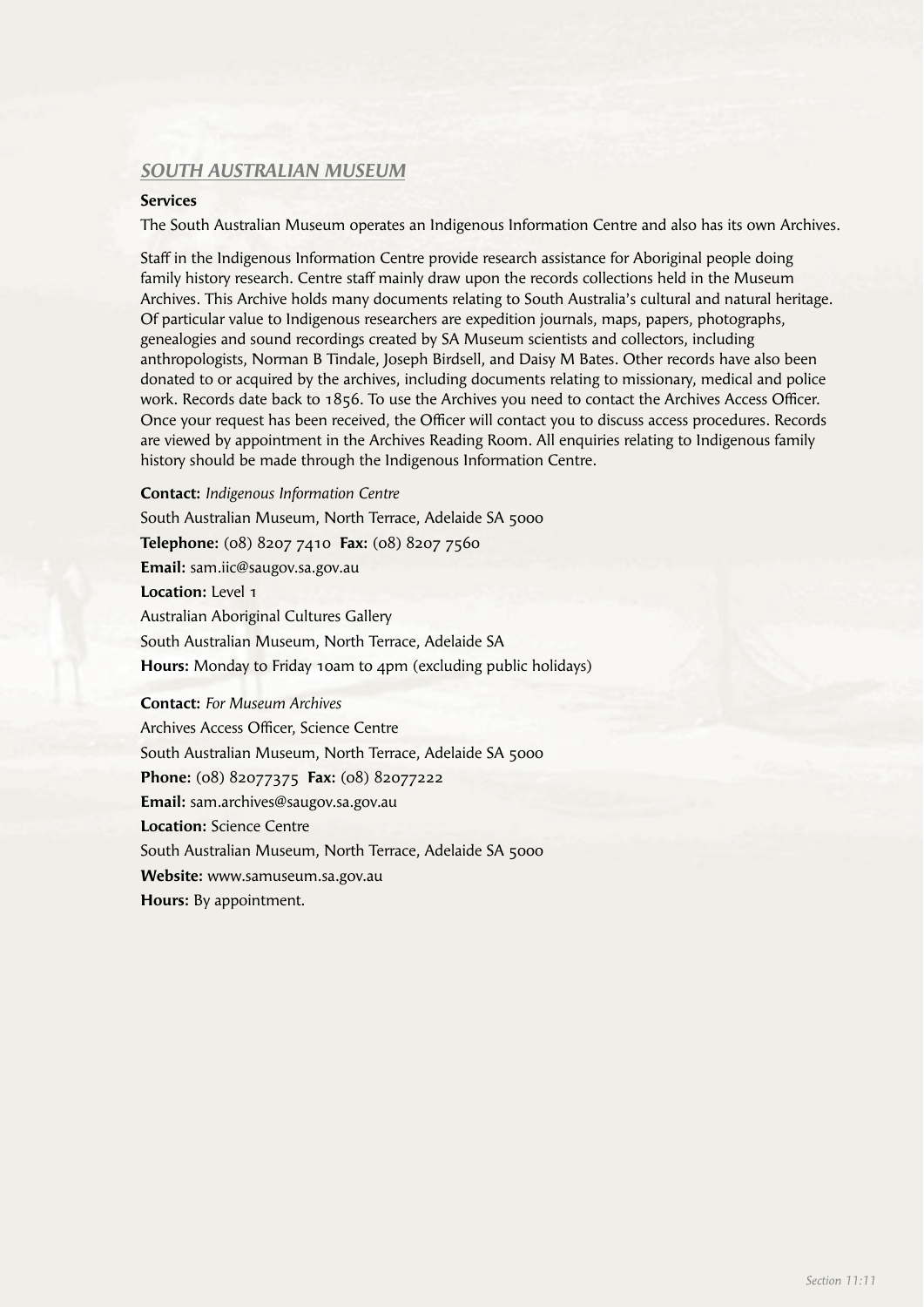## *SCREENSOUND AUSTRALIA – NATIONAL SCREEN AND SOUND ARCHIVE*

## **Services**

ScreenSound Australia, the National Screen and Sound Archive, is the national audiovisual archive. The institution collects, preserves and makes available screen and sound material related to the culture and heritage of Australia. This archive may hold audiovisual material which could provide background to your story. You can search the collection on the ScreenSound website. A search conducted for 'St Francis House', brought up details (Item Number 16998) for the 1957 film, *The Live Heart*, listed among private records held relating to that home in Section 1: Anglican/Church of England Homes. Further searching located more films produced by the Australian Board of Missions.

**Contact:** ScreenSound Australia GPO Box 2002, Canberra ACT 2601 **Telephone:** (02) 6248 2000 **Toll Free:** 1800 067 274 **Fax:** (02) 6248 2222 **Email:** enquiries@screensound.gov.au **Location:** McCoy Circuit, Acton ACT 2601 **Website:** www.screensound.gov.au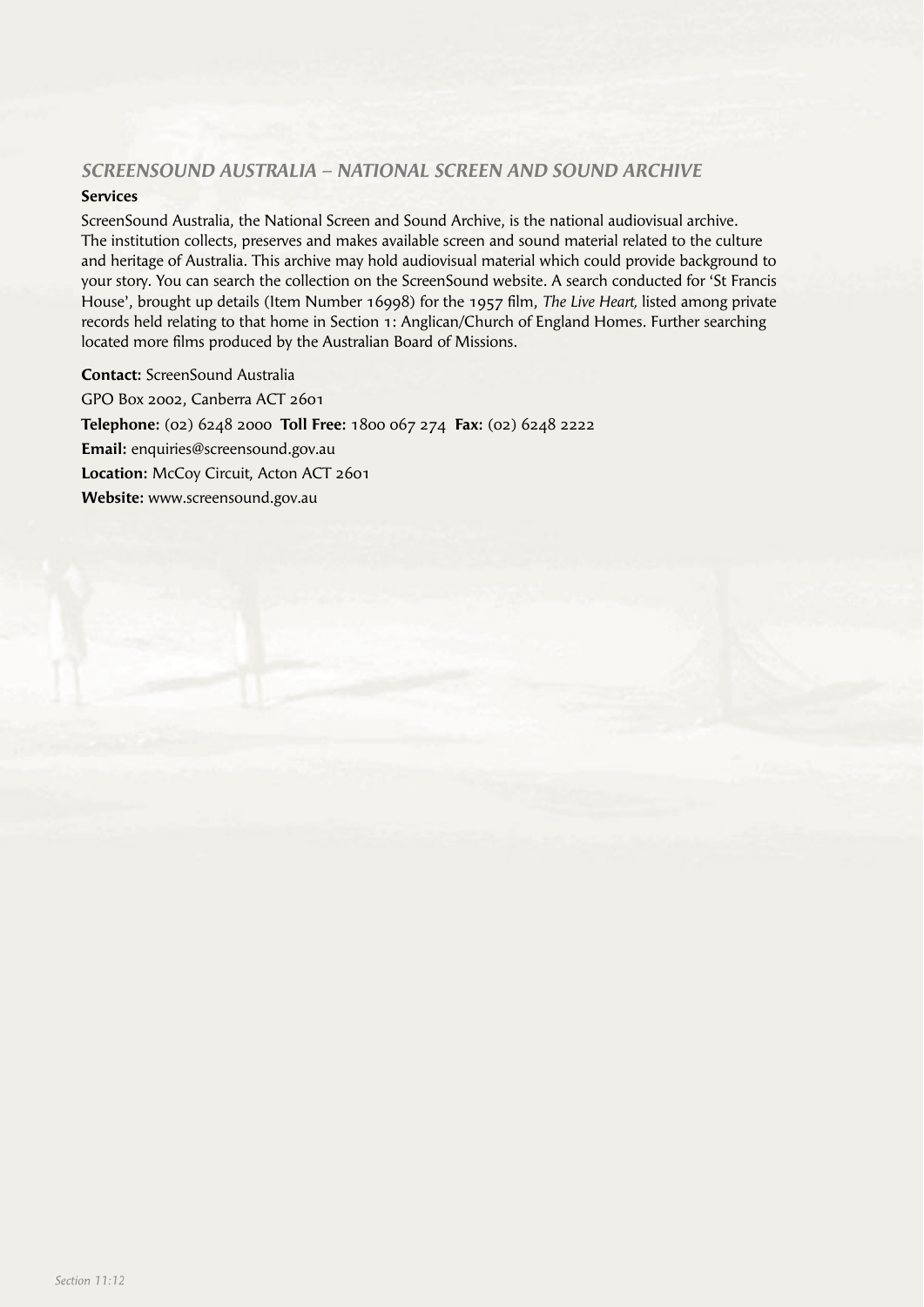## *STATE LIBRARY OF SA*

## **Services**

In addition to the archival records, oral history interviews and photographs listed in *FYOW* in relation to particular homes, the State Library holds many other records related to Aboriginal people. Two fact sheets, *Aboriginal Australia* and *Aboriginal Family History,* provide valuable information about using the services and collections of the Library to conduct research into Aboriginal Australia and/or Family History research. These fact sheets are available in the Library and on-line. You can use the Library's three on-line catalogues (Library catalogue, South Australiana database and Archival database) to search each of the Library's collections. The Aboriginal Family History fact sheet suggests search topics which would bring up useful records relating to Aboriginal child welfare and children's homes in South Australia. The Library has also produced a useful bibliography titled, *Guide to publications held in the Mortlock Library of South Australiana relating to Aboriginal people,* 1990. This is available in the Library.

The Library is constantly working towards making information more accessible for Aboriginal people. More information about particular initiatives can be found on the Library website. The State Library has signed a Memorandum of Understanding [MOU] with SA Link-Up.

**Contact:** Research Services, State Library of SA

GPO Box 419, Adelaide SA 5001

**Telephone:** (08) 8207 7200 **Country callers:** 1800 182 013 **Fax:** (08) 8207 7247

Location: North Terrace, Adelaide SA 5000

**Website:** www.slsa.sa.gov.au

**Hours:** *Spence Wing* 

Monday to Wednesday and Friday 9.30 am to 8 pm, Thursday 9.30 am to 6 pm

Saturday and Sunday 12 noon to 5 pm

## *Mortlock Wing*

Monday to Friday 9.30 am to 5 pm

Saturday and Sunday 12 noon to 5 pm

(Closed Christmas Day, Boxing Day, New Year's Day and Good Friday.)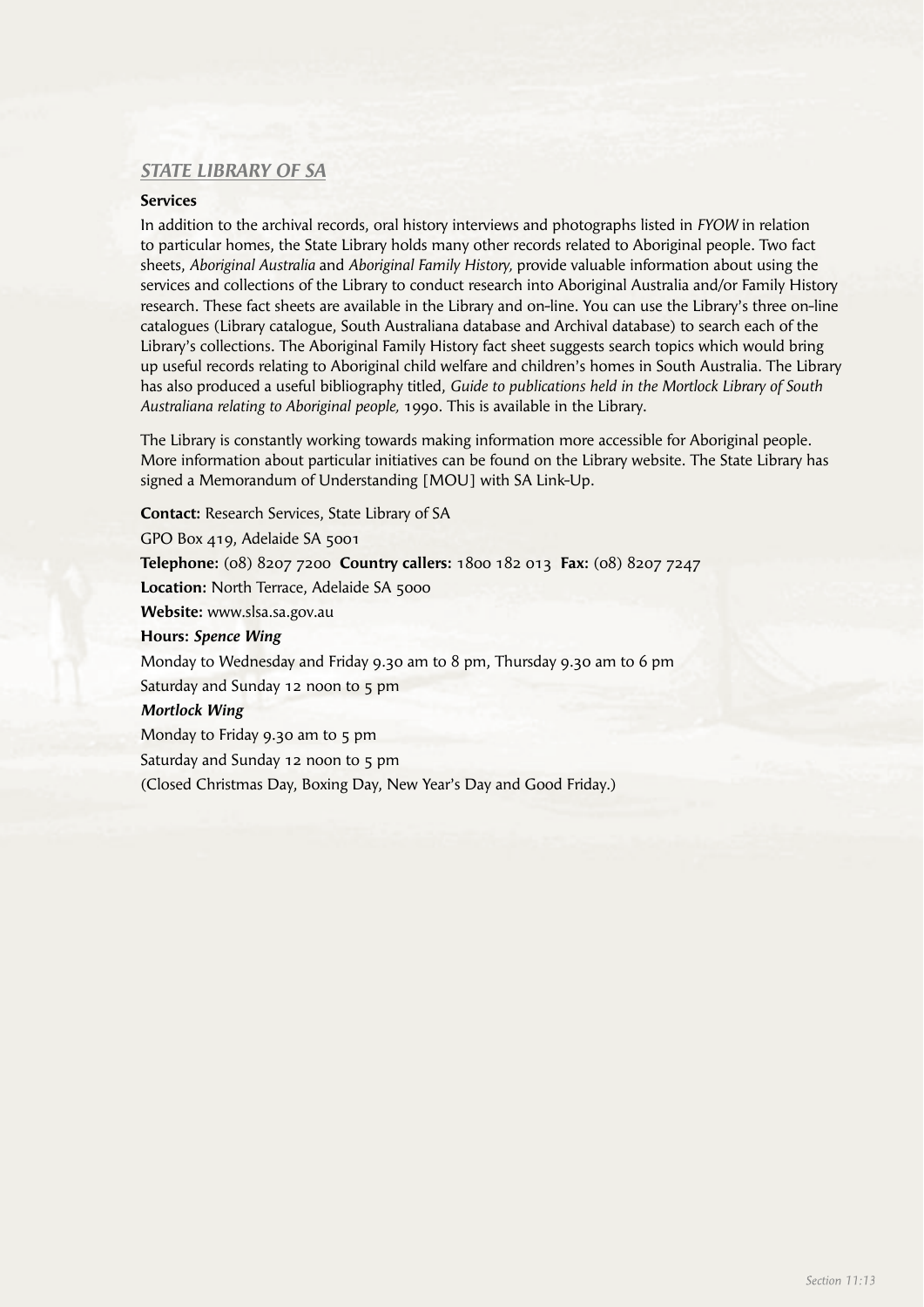# *STATE RECORDS OF SA*

## **Services**

As well as the many State Children's Council and Children's Welfare Department records listed in *FYOW* relating particularly to homes run by the Government, State Records also holds many other series of records which may be of great value in bringing the pieces of your story together. State Records has signed a Memorandum of Understanding [MOU] with SA Link-Up. Members of the State Records Aboriginal Access Team can assist you woth your research. Their email address is: srsaAboriginalServices@saugov.sa.gov.au

#### **Research guides**

State Records has produced two extremely valuable research guides. These guides are indispensable and have been used constantly for locating and understanding some of the records listed in *FYOW.* 

Cameron Raynes, A little flour and a few blankets: An administrative history of Aboriginal Affairs in South *Australia, 1834-2000,* (State Records of SA, 2002)

*Ancestors in Archives: a guide for family historians to South Australia's government archives* (State Records of SA, 2000) – compiled by Archivist, Alison Hoyle.

## **Other useful record groups**

## GRG 52 - The Aborigines Office

The records created by this office will be invaluable in your research. The following records contain many references to homes into which Aboriginal children were placed and many references to named Aboriginal children. Access to these records is completely restricted. Researchers must apply for access through the Department of Aboriginal Affairs and Reconciliation.

- GRG 51/1 Correspondence files of the Aborigines Office and successor agencies, 1866-1968
- **GRG 52/16 Minutes of the Aborigines Protection Board, 1940-1963 (with gaps)**

Many other documents in this record group may also provide information related to your story. Please see *A little flour and a few blankets* for further information.

Other potentially useful record groups are:

GRG 5 – Police Department

GRG 18 – The Education Department

GRG 24 – Colonial Secretary's Office

GRG 78 – Hospitals Department

GRG 90 – Adelaide Children's Hospital

Please see *Ancestors in Archives* for further information on these record groups or visit the State Records website. You can now search the archives collections on-line using *ArchivesSearch.*

**Contact:** GPO Box 1072 Adelaide SA 5001 **Telephone:** (08) 8226 7750 **Email:** srsageneralenquiries@saugov.sa.gov.au **Location:** *Gepps Cross Research Centre* 115 Cavan Road Gepps Cross SA 5094 *City Research Centre,* Bickford North Building 26-28 Leigh Street Adelaide SA 5000